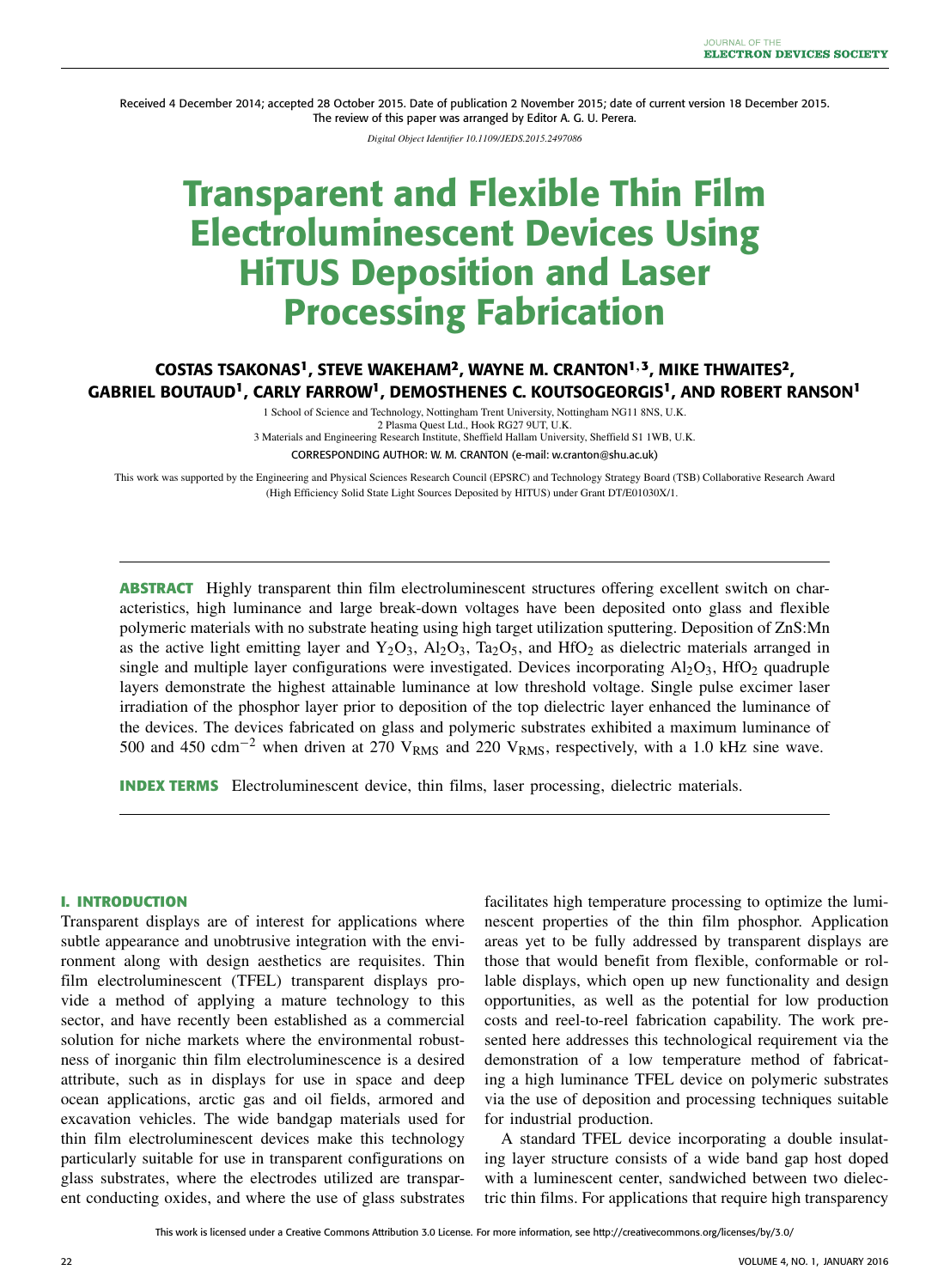in the visible, ITO front and back contact electrodes are used. TFEL structures rely on the impact ionization of the phosphor by hot electrons that are emitted from defect states at the dielectric-phosphor interface. Given the optimum concentration and lattice position of the activator within the semiconductor, radiative emission of light will occur at a wavelength characteristic of the phosphor being excited. For the effective functioning of a TFEL device, it is essential that the dielectric layer is pinhole free, has a high dielectric constant and good breakdown field strength allowing for loss free acceleration of interface electrons to the energies required for phosphor excitation [1], [2].

Post deposition thermal annealing (at temperatures  $\sim$  500 $^{\circ}$ C) can be used to improve EL emission by increasing the density of active luminescent centers [3], [4]. However, this also has the effect of reducing the profile of defect electron states at the phosphor-dielectric interface, which are the source of excitation electrons, hence resulting in shallow turn-on characteristics and decreased luminance [4], [5]. Additionally, high temperature annealing cannot be employed for applications that demand temperature sensitive, flexible substrate materials. One solution, we have demonstrated, is to laser anneal the phosphor layer prior to deposition of the top dielectric layer. Laser processing has been used very successfully in the past to greatly improve the luminance of EL devices deposited using rf magnetron sputtering [6] and is an area of intense research for the highly localized processing of thin films in our group [7], [8]. The work presented here investigates the application of this technique to low temperature processing suitable to realize transparent flexible EL devices.

#### **II. EXPERIMENT**

Full details of the High Target Utilization Sputtering system (HITUS) are given elsewhere [9]–[12]. The plasma generation mechanism in the HITUS system produces a high density magnetized plasma  $(10^{13} \text{ ions cm}^{-3})$  without the requirement of a target to strike or maintain the plasma. Ion energies are below the sputter threshold and therefore sputtering can only occur once a sufficient bias is applied to the target.

Independent control of the plasma density and the flux and energy of the sputtered species are achieved via close control of a combination of processing parameters; RF power, DC power and process pressure. In addition, the magnetized plasma interacts with the substrate coating process in an atypical and beneficial manner compared to conventional sputter processes. An optimal balance of plasma density and deposition rate may be set to deliver a low energy 'plasma assist' to the deposition process without the need for substrate bias. This beneficially impacts the thin film coating properties and enhances reactive deposition processes thereby resulting in the ability to coat fast deposition rate, high density films on to temperature sensitive polymeric substrates.

All the films grown in this work were deposited reactively from a metal alloy target in a gas environment consisting of argon and either oxygen or hydrogen sulphide  $(H_2S)$ . An 800 nm ZnS:Mn film sandwiched between two dielectric layers, each 300 nm in thickness, has been used for all the devices investigated here. The dielectric layers were composed of either a single material or two materials arranged as a bilayer or twin bilayers in an attempt to reduce pinholing and maximize breakdown strength. The total dielectric thickness was maintained at 300 nm for all devices. ITO front and back contact electrodes were each 200 nm thick.

A TTi TG1010 programmable function generator and a voltage amplifier were used to drive the EL devices. A Minolta LS-110 luminance meter was used for recording the luminance of the samples. The devices were all connected in series to a current limiting 100  $k\Omega$  resistor. All EL measurements were carried out in a darkened room using a sinusoidal waveform with frequency 1.0 kHz and voltage increments of 2.85  $V<sub>RMS</sub>$  at 3 to 5 s duration.

The transparency of the films was measured using an Avaspec-2048 fiber optic spectrometer. All measurements were made with reference to the substrate and hence represent the transparency of the coating alone.

Laser processing was achieved using a 20 ns Lambda Physik LPX305i excimer laser ( $\lambda$  = 248 nm) in a pressurized chamber filled with Argon at 150 psi. XPS was performed using a Kratos Axis Ultra DLD with a monochromated aluminium x-ray source and delay line detection system. Cross-sectional TEM analysis was undertaken using a JEOL 2000FX operated at 200 keV.

### **III. RESULTS**

## *A. ZNS:MN PHOSPHOR LAYER OPTIMIZATION A.1. PL OPTIMIZATION*

Single layers of ZnS:Mn were initially deposited onto glass microscope slides and optimized for photoluminescence (PL), with excitation via use of a cw-HeCd laser at 325 nm emission. The brightness of the PL emission was measured as a function of  $H_2S$  gas flow rate, Mn concentration in the sputter target, film thickness, and power applied to the target during growth. An improvement in optical transmission for higher  $H_2S$  flow rates is observed as the films make the transition from metallic Zn:Mn to stoichiometric ZnS:Mn. A corresponding increase in the PL intensity is also observed. For optimum PL, the  $H_2S$  flow rate was steadily increased until the films became fully transparent but not to the point that the target became poisoned.

### *A.2. DIELECTRIC OPTIMIZATION*

Optimized efficiency of the EL devices requires that (a) the dielectric layer should be able to hold a charge density at least 3 times that of the phosphor layer and (b) the dielectric layer should be approximately 200 nm thick when the dielectric constant is about 10 [13]. Hence, there is a compromise between the thickness optimization of the phosphor layer for enhanced luminescence and the optimum for device stability and drive voltage. The primary disadvantage of increasing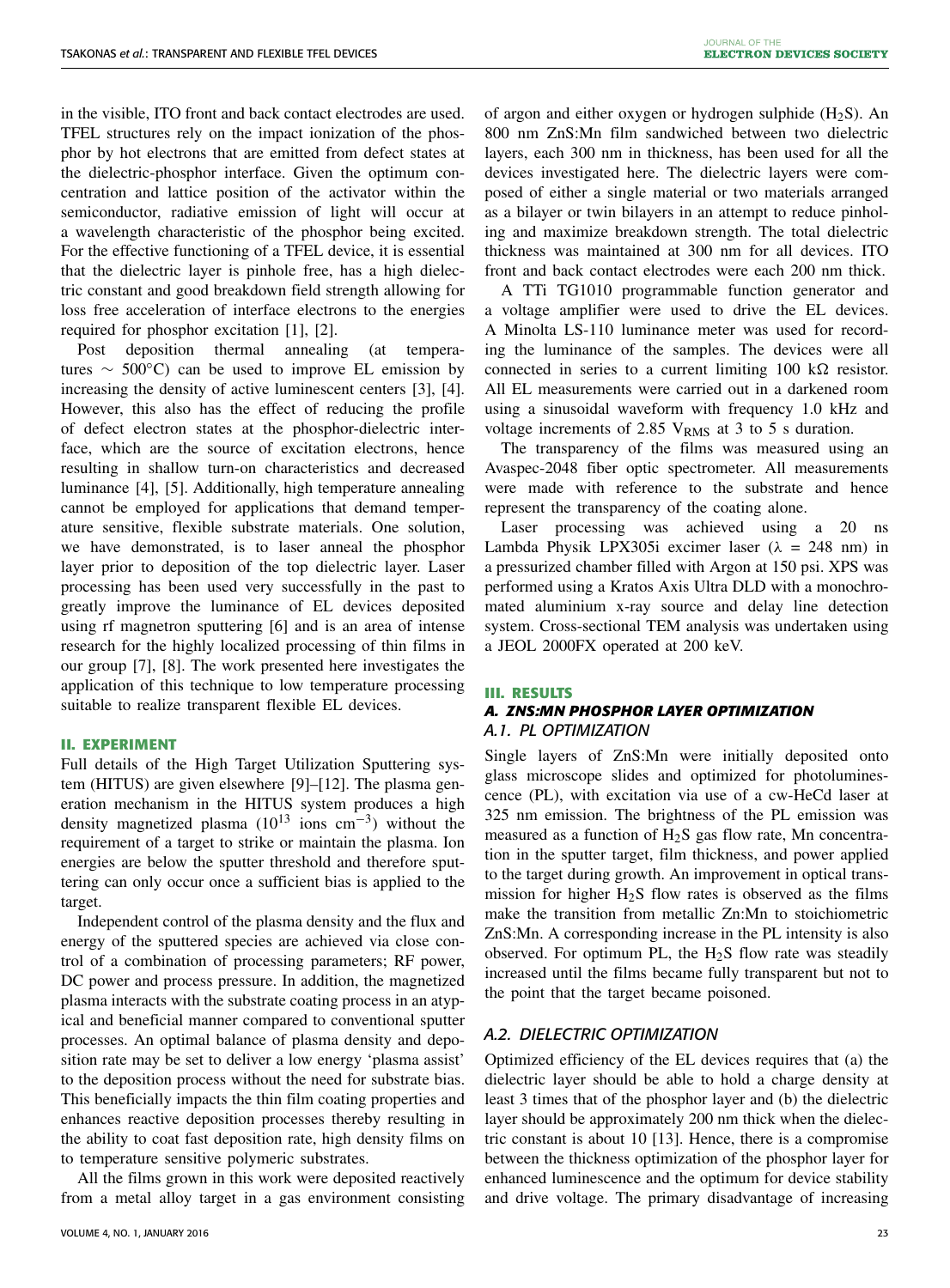the thickness of the ZnS:Mn is that this reduces the capacitance of the device and hence the threshold voltage for light emission will be higher. Conversely, for EL devices with a homogeneous phosphor layer, a thicker film will contain more luminescent centers that can contribute towards enhanced light emission.

Due to the importance of the phosphor-dielectric interface, several different dielectrics have been investigated in conjunction with the optimized ZnS:Mn. It is widely accepted that above the threshold voltage for EL, the field within the phosphor layer remains constant at approximately 1.5  $\text{MVcm}^{-1}$ . This is known as the field clamping effect [13]. It is reported that field clamping effects are not observed if the density of interface states is too low or space charge formation is present in the phosphor layer, as with ALE deposited ZnS:Mn [14], [15]. The insulating layers must support any additional applied field and hence must exhibit high electric breakdown field strength. It is also important that they possess a high relative dielectric constant and are free from pinholes and contaminants that may cause device instability or breakdown. For applications requiring transparency on low temperature flexible substrates, additional constraints are that all of the device materials must be deposited with no, or limited, substrate heating and with high visible transparency. For this study, metallic targets were reactively sputtered in an  $Ar:O<sub>2</sub>$  plasma to produce the oxide films.

Dielectrics investigated were yttrium oxide  $(Y_2O_3)$ , aluminum oxide  $(Al_2O_3)$ , hafnium oxide  $(HfO_2)$  and tantalum oxide (Ta<sub>2</sub>O<sub>5</sub>). Aluminum oxide and hafnium oxide were singled out as having the highest break down fields, 2.1 MVcm<sup> $-1$ </sup> and 3.5 MVcm<sup> $-1$ </sup> respectively. The dielectric constants produced agree well with published data and they were  $\varepsilon_r = 8 - 12$  [16], [17] for aluminum oxide and  $\varepsilon$ <sub>r</sub> = 20 – 30 for hafnium oxide [9], [18]–[20]

# *B. ELECTROLUMINESCENT DEVICES B.1. AS DEPOSITED DEVICES*

To enable a direct comparison of the effect of the different dielectric materials devices were fabricated on glass using the four investigated dielectric materials. Each device was fabricated using the same ITO and ZnS:Mn processes. One way to reduce the threshold voltage is to use dielectric layers with high dielectric constant. As expected devices incorporating hafnia and tantala, having high dielectric constants, showed low threshold voltage while those with alumina, having the lowest dielectric constant, showed the highest threshold voltage. Another way to reduce the threshold voltage is clearly to reduce the thickness of the ZnS:Mn and dielectric layers. However, a reduction in phosphor thickness will result in a reduction in luminance and decreasing the thickness of the insulating layers can lead to instability as device breakdown is more likely to occur. Other factors that influence the threshold voltage relate to the interface states at the phosphor-dielectric layer boundary. If the interface states are shallow then a lower field will be required to cause electrons to overcome the energy barrier and travel through the phosphor layer. The gradient of the L-V curve for voltages immediately above threshold is dictated by the energy distribution of electrons in the defect states [21].

The spread of electron states in all of the devices presented here is significantly affected by the dielectric layer that is used, which will impact on the interface. Given that the drive conditions, layer thicknesses and phosphor properties are the same for all devices, the difference in attainable luminance is likely to originate from differences in electron states at the dielectric-phosphor interface [22]. For the devices fabricated using Hafnia a peak brightness of 86  $cdm^{-2}$  is observed before the devices break down. This is compared to 75 cdm<sup>-2</sup>, 49 cdm<sup>-2</sup> and 24 cdm<sup>-2</sup> for devices incorporating tantala, alumina and yttria respectively. The benefit of increased capacitance due to the materials with higher dielectric constants is evident in the concomitant reduction in drive voltages required. Alumina samples require a significantly higher drive voltage, due to the lower dielectric constant, but they also showed increased resilience against breakdown surviving voltages as high as  $280$  V<sub>RMS</sub> Hence, it would be beneficial to combine materials for optimized performance and stability properties.

By incorporating alternating layers of Hafnia and Alumina into the dielectric stack, we can take advantage of both the high dielectric constant of the Hafnia and the high breakdown electric field strength of the Alumina. This was investigated using both single and double bilayers of alternating Hafnia and Alumina. The double bi-layer structure is clearly visible from the cross sectional TEM image in Fig. 7.

The results show that devices fabricated with multiple dielectric layers yield a far greater stability and resistance to breakdown. The EL characteristics are also more consistent from one device to the next, showing improved reliability and reproducibility. The devices with single bi-layer dielectric structures exhibit a maximum luminance of approximately  $100 \text{ cdm}^{-2}$ , a threshold voltage of 129 V<sub>RMS</sub> and survive to in excess of 225  $V<sub>RMS</sub>$ . The devices with the double bilayer dielectric structures exhibit a maximum luminance of approximately 100  $\text{cdm}^{-2}$ , a threshold voltage of 138 V<sub>RMS</sub> and survive to in excess of  $233$  V<sub>RMS</sub>.

Fig. 1 shows the luminance vs applied bias for two optimized devices with single bi-layer (double) and twin bi-layer (quad) dielectric structures on glass substrates. It is possible to increase the maximum achievable luminance by increasing the frequency of the sine wave drive to 10 kHz. This results in the luminance of the twin bi-layer devices increasing to as much as  $250 \text{ cdm}^{-2}$ . When ITO is used for the front and rear contact electrodes, these devices have a transparency of approximately 90 % at 600 nm.

# *B.2. LASER ANNEALED DEVICES*

Laser annealing of the upper surface of a ZnS:Mn thin film sandwiched between two dielectric layers has been shown to enhance the electroluminescent intensity of the completed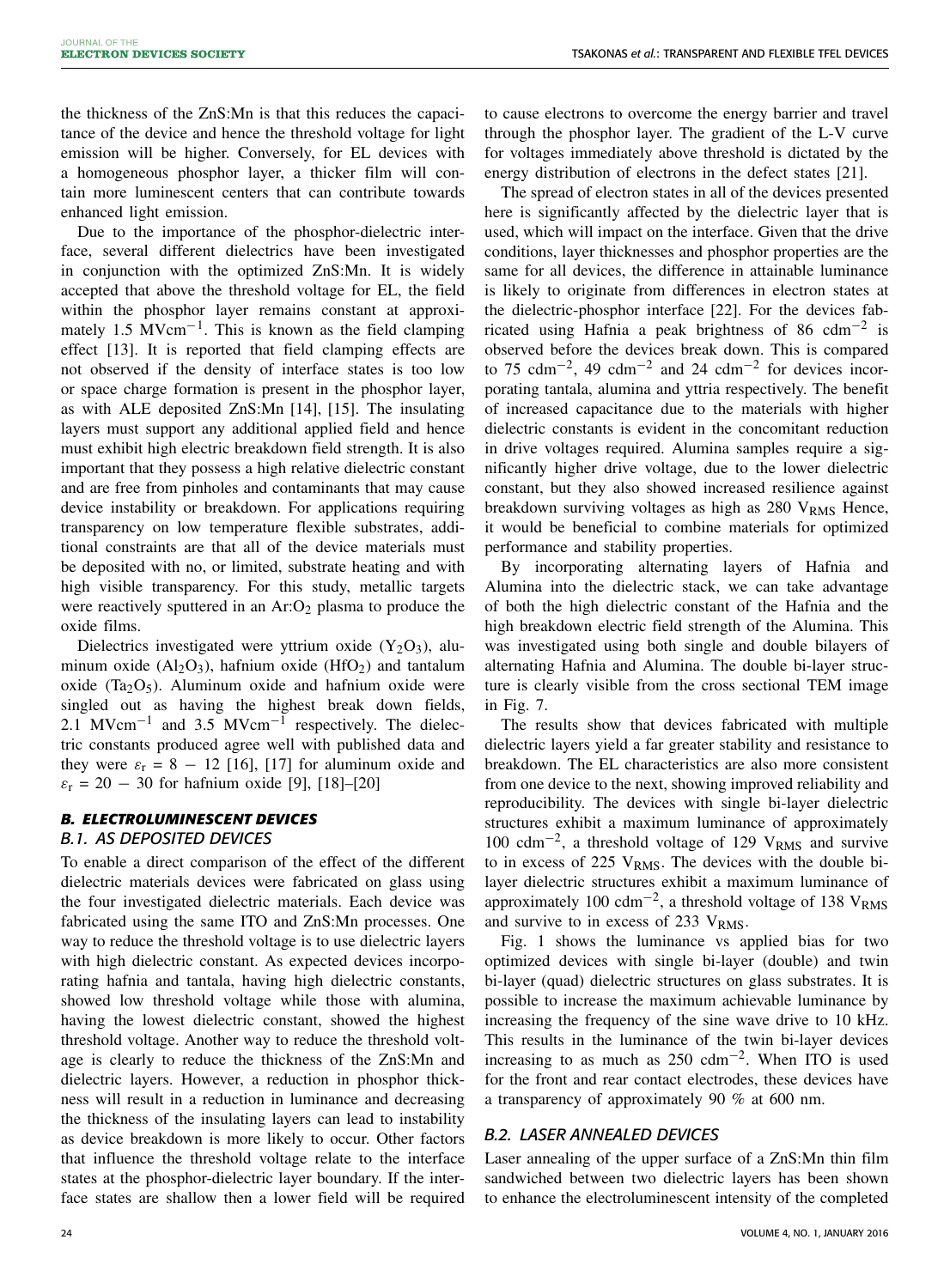

**FIGURE 1. L-V characteristics for devices on glass substrates with double and quadruple dielectric layers of Hafnia/Alumina with an applied sinusoidal waveform of 1 kHz.**

EL device by at least a factor of three [23], [24], when films deposited by RF magnetron sputtering were irradiated with single and multiple pulse irradiations at fluences of up to  $1.2$  Jcm<sup>-2</sup> [25].

The electroluminescence response of a TFEL device, however, depends not only on optimization of the phosphor layer through crystallization but also on the energy configuration of the dielectric-phosphor interface states. Laser annealing has been observed previously to modify the ZnS crystal structure, in the top layers, from predominantly cubic in the as-deposit state to a more mixed phase cubic/hexagonal structure [26]. Since a 248 nm laser pulse has a considerably smaller penetration depth than the phosphor thickness, a process employing successive annealing of the phosphor layer as it is being deposited by RF magnetron sputtering was studied. To investigate this, the phosphor layer was deposited as four sub-layers (four separate depositions), each of 200 nm thickness, and laser irradiation of selected layers was undertaken prior to deposition of the next layer. Fig. 2 shows the photoluminescence of the 800 nm thick phosphor layer following this mixed processing and deposition approach. The results are from various combinations of laser annealed sections using different numbers of pulses and fluence levels. Fluence levels in the range  $0.4$  to  $1.2$  Jcm<sup>-2</sup> and one, two and three pulses were used. Eight combinations of successive layer annealing were investigated. The particular layer combination is shown on the horizontal axis of Fig. 2 and is characterized by the letters A to H. The number indicates how many pulses were used. The fluence levels are plotted against the oblique axis while the vertical axis shows the photoluminescent intensity. The experiment produced a survey of 144 combinations of fluence, annealed layers and laser pulses. The results, in general, indicate that the photoluminescence depends on the total annealed thickness of the phosphor layer and is highest when medium fluences and three laser pulses are used with the highest

PL being produced by the sample annealed at  $0.8 \text{ Jcm}^{-2}$ and 3 pulses in configuration D where the whole thickness of the sample was laser processed (i.e., sample D-3) as is expected. Furthermore these data show that annealing of the total thickness of the phosphor layer reduces the breakdown voltage of the device while the luminance stays at low levels. Hence, optimization of the photoluminescent intensity is not a required condition for the concurrent optimization of the electroluminescence.



**FIGURE 2. Photoluminescent intensity of the ZnS:Mn layer using various pulses (denoted by the numbers 1 to 3 on the x-axis) and laser fluences for different ZnS:Mn layer configurations, which are indicated by the letters. A-2 for example represents the sample with the top layer processed by 2 pulses.**

Fig. 3 shows the electroluminescence of completed TFEL devices using the structures in Fig. 2 when three laser pulses have been used. For these devices, based on the PL results of Fig. 2, we might expect that the EL performance would follow a similar trend. However this is not the case as the EL performance is also affected by the electronic nature of the interfaces. Hence the results confirm the importance of the interface and indicate that when the dielectric layers either side of the phosphor layer are in contact with a laser annealed ZnS:Mn interface, the device survives only low fluences whilst the brightest devices have one of the interfaces formed from as-deposit material. Transient Electroluminescence analysis confirms this result showing very low EL originating from the laser annealed interface. Most of the EL is occurring when injection is taking place from the opposite interface indicating again the importance of the interface states position in the energy gap. Deep interface states result in highly energetic electrons and, laser annealed ZnS:Mn results in more efficient phosphor layer emitting high levels of EL compared to non-annealed and thicker layer.

The ZnS:Mn films were also investigated using surface XPS. The as-deposited films were sulphur rich with the relative sulphur content dropping as laser fluence increases (i.e., Zn/S varied from 0.36 - 0.46 with increasing laser fluence). Similar results were obtained for the RF sputtered films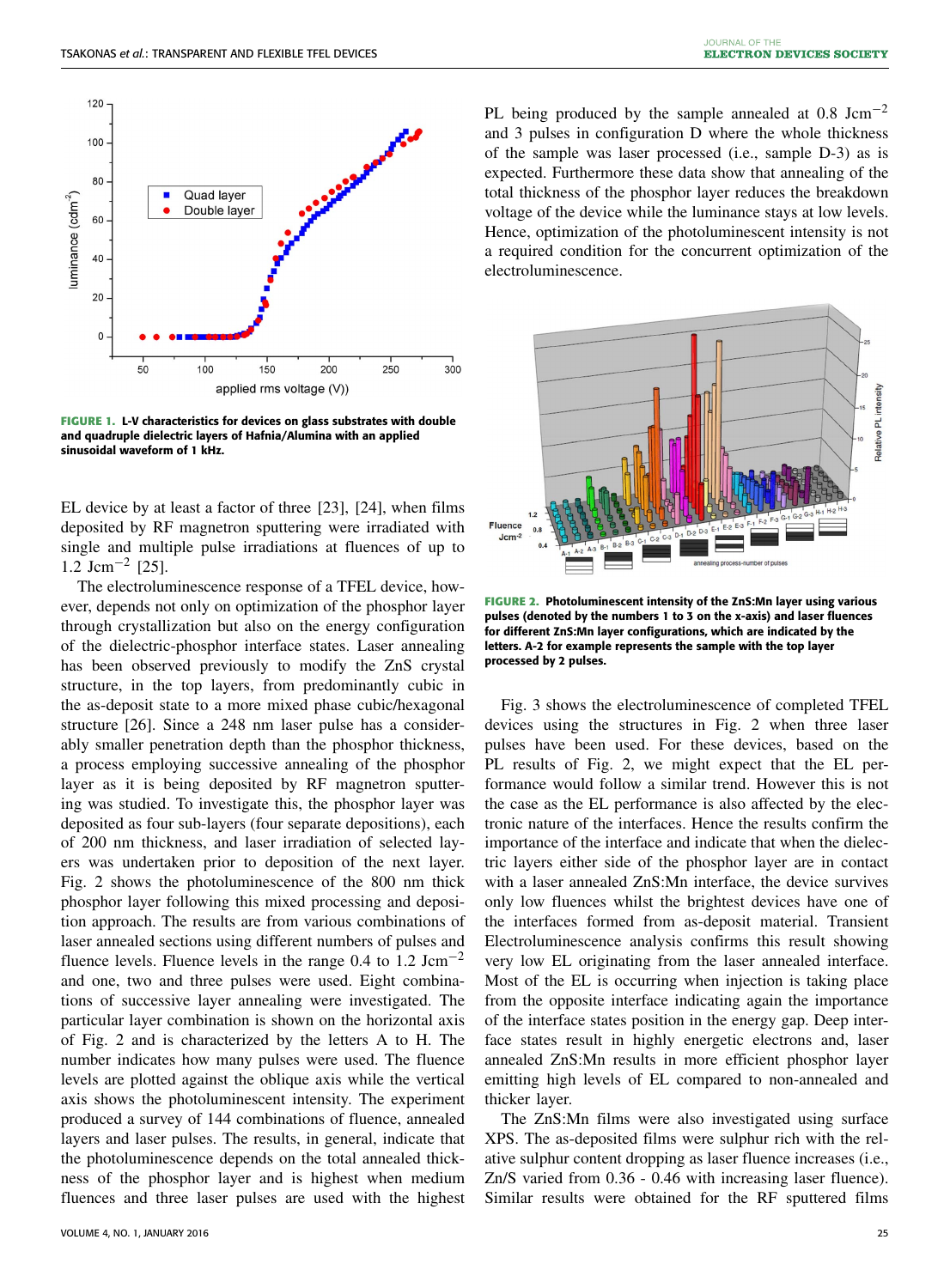

**FIGURE 3. Electroluminescent intensity of TFEL devices processed by laser irradiation of selected ZnS:Mn sub-layers (as per Fig 2 labeling) using three laser pulses for each treated layer.**

(i.e., sulphur content decreased with thermal annealing temperature). It is believed that the existence of Zn vacancies in S-rich films facilitates the diffusion of Mn atoms to substitute Zn atoms [27] in the crystal lattice and subsequently increase luminescence efficiency.

Fig. 4 shows the EL measurements of quad devices with hafnia and alumina dielectric layers on glass where the phosphor layer has been laser annealed at various fluences using one pulse. The increase of the maximum achievable luminance compared to the as deposit device is 18-24 times.



**FIGURE 4. L-V characteristics for devices on the same glass substrate with quad dielectric layer annealed at various fluences using one pulse with an applied sinusoidal waveform of 1 kHz.**

Fig. 5 shows the EL results of quad devices that were grown concurrently with the above devices on PEN substrates for direct comparison. Laser annealing of the phosphor layer again increases the luminance by similar factors.



**FIGURE 5. L-V characteristics for devices on the same polymeric substrate with quad dielectric layer annealed at various fluences using one pulse with an applied sinusoidal waveform of 1 kHz.**

To illustrate how the low temperature deposition and laser processing can be used to fabricate high luminance transparent EL devices on plastic substrates, Fig. 6 shows an image of a circular transparent TFEL device with diameter of 3 mm on a PEN substrate, showing the Mn electroluminescence.



**FIGURE 6. Example of transparent TFEL device with quad dielectric layers on a polymeric substrate and with the top ZnS:Mn layer annealed at 1.0 mJcm−<sup>2</sup> and one pulse.**

## *B.3. TEM RESULTS*

Figs. 7 and 8 show cross sectional TEM images of three quad layer devices deposited onto the same PEN substrate: Fig. 7 showing the unannealed/as-deposited structure and Fig. 8 showing an area that has been laser processed at 0.4 Jcm<sup>-1</sup>.

The thickness of the phosphor layer is about 715 nm. Tapered grain growth from fine grains at the bottom interface to larger grains at the top of the ZnS:Mn film is evident. For the laser processed regions, the grains in the modified zone have a much lower defect density than the underlying as-deposited layer and the upper surface exhibits reduced roughness. The modified zone extends to between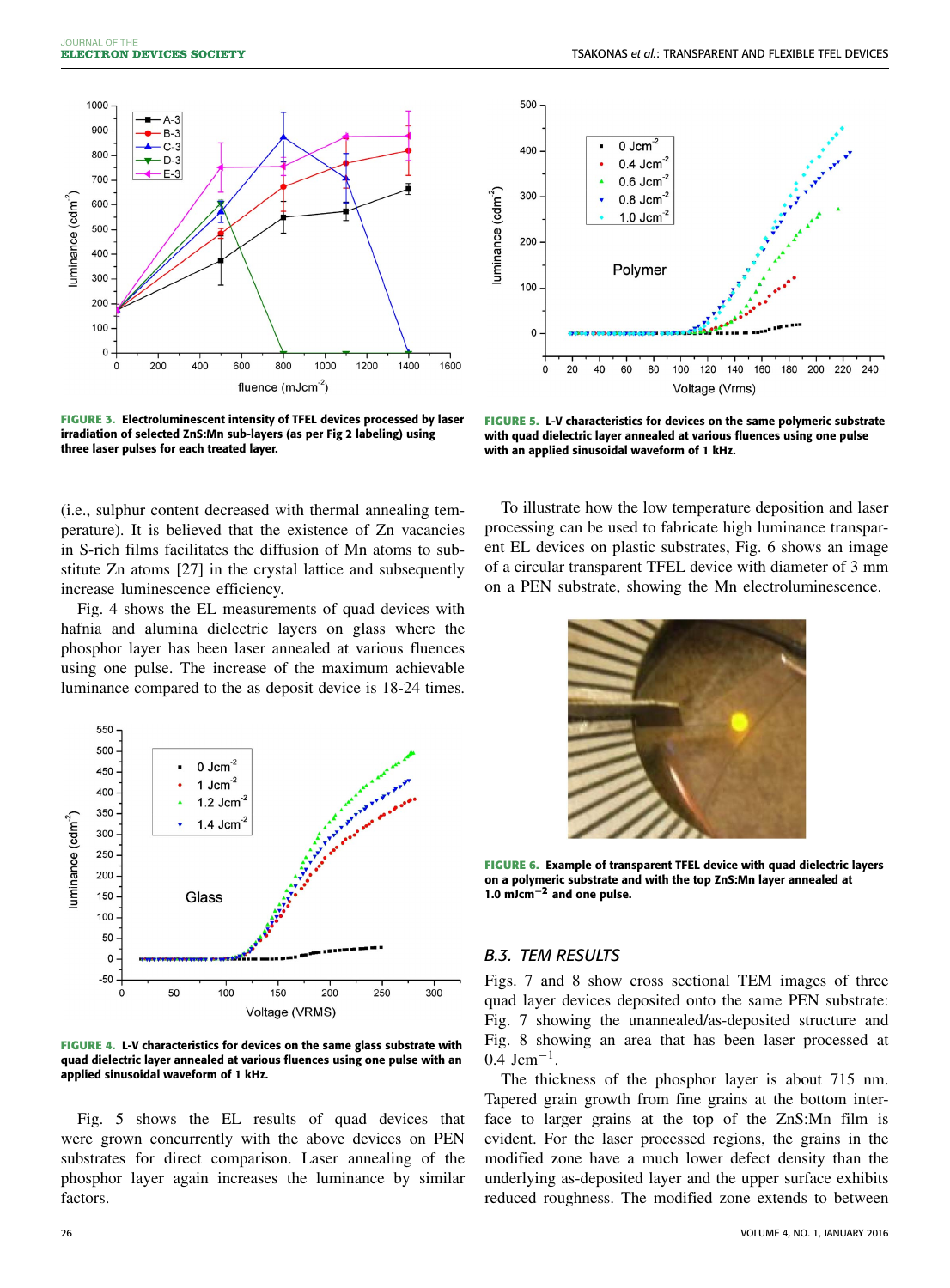about 120 nm and 150 nm (for 0.4 Jcm<sup>-2</sup> and 1.0 Jcm<sup>-2</sup> respectively) following laser processing, which is consistent with the expected absorption of the 248 nm laser irradiation. Electron diffraction d-spacings calculations show that the crystal structure of both the modified and non-processed regions is hexagonal, in contrast to RF sputtered films that are mainly cubic in the as-deposit state [26].



 $(a)$ 



**FIGURE 7. (a) TEM images of a non-processed TFEL device with quad layers on polymeric substrate, showing the stacked layer structure of the device, and (b), dark field image highlighting the course columnar grain structure of the ZnS:Mn thin film.**

## **IV. CONCLUSION**

TFEL devices have been fabricated on glass and planarised PEN substrate materials. A comprehensive study of the effect of using various dielectric materials in conjunction with a ZnS:Mn phosphor layer has been carried out. The characteristics of the EL devices are highly dependent upon the dielectric properties of the insulating layer used. The use of  $HfO<sub>2</sub>$  yields devices with the lowest threshold voltage (approximately 120  $V<sub>RMS</sub>$ ) and a maximum luminance of 86 cdm−2. When ITO is used for the front and rear contact



**FIGURE 8. TEM image of a TFEL device with quad layers on polymeric substrate following laser processing at 1.0 Jcm−<sup>2</sup> showing the clear delineation between the processed and unprocessed region of the ZnS:Mn, in this case extending to ∼ 150 nm.**

electrodes, the devices have a transparency of approximately 90 % at 600 nm. The low temperature process used throughout this work has enabled similar results to be achieved on glass and polymeric substrate materials demonstrating the capability of HiTUS to deposit transparent and flexible EL devices with good L-V characteristics.

Preliminary experiments have demonstrated a high luminance ( $\sim$  400 cdm<sup>-2</sup> at 220 V<sub>RMS</sub>) TFEL device on planarised PEN substrate achieved by laser annealing of the top 150 nm of the phosphor layer using 248 nm laser irradiation and one pulse, in ambient conditions. Transient luminance analysis showed that the origin of the electroluminescence was the top modified layers when electron injection is occurring from the bottom interface, due to deeper states originating at the bottom, unprocessed, interface.

## **ACKNOWLEDGMENT**

TEM measurements were performed by Dr. Simon Newcomb (Glebe Scientific Ltd.). XPS was performed by Emily Smith at the University of Nottingham via EPSRC grant EP/F019750/1. Additional information and data are available by request.

### **REFERENCES**

- [1] A. H. Kitai and F. Chan, "Thin film electroluminescence," in *Handbook of Visual Display Technology,* J. Chen, W. Cranton, and M. Fihn, Eds. London, U.K.: Springer, 2012, ch. 6.5, pp. 1183–1192.
- [2] A. H. Kitai, *Luminescent Materials and Applications*. Chichester, U.K.: Wiley, 2008, ch. 7, pp. 223–248.
- [3] A. Fuh, R. P. Gallinger, P. Schuster, J. Adolph, and O. Caporaletti, "The effects of post-deposition annealing on ZnS:Mn film crystalline structure and electroluminescent characteristics," *Thin Solid Films*, vol. 207, nos. 1–2, pp. 202–205, Jan. 1992.
- [4] H. Venghaus, D. Theis, H. Oppolzer, and S. Schild, "Microstructure and light emission of ac thin film electroluminescent devices,' *J. Appl. Phys.*, vol. 53, no. 6, pp. 4146–4151, Jun. 1982.
- [5] A. Zeinert *et al.*, "Excitation efficiency of electrons in alternating driven ZnS:Mn electroluminescent devices," *J. Cryst. Growth*, vol. 117, nos. 1–4, pp. 1016–1020, Feb. 1992.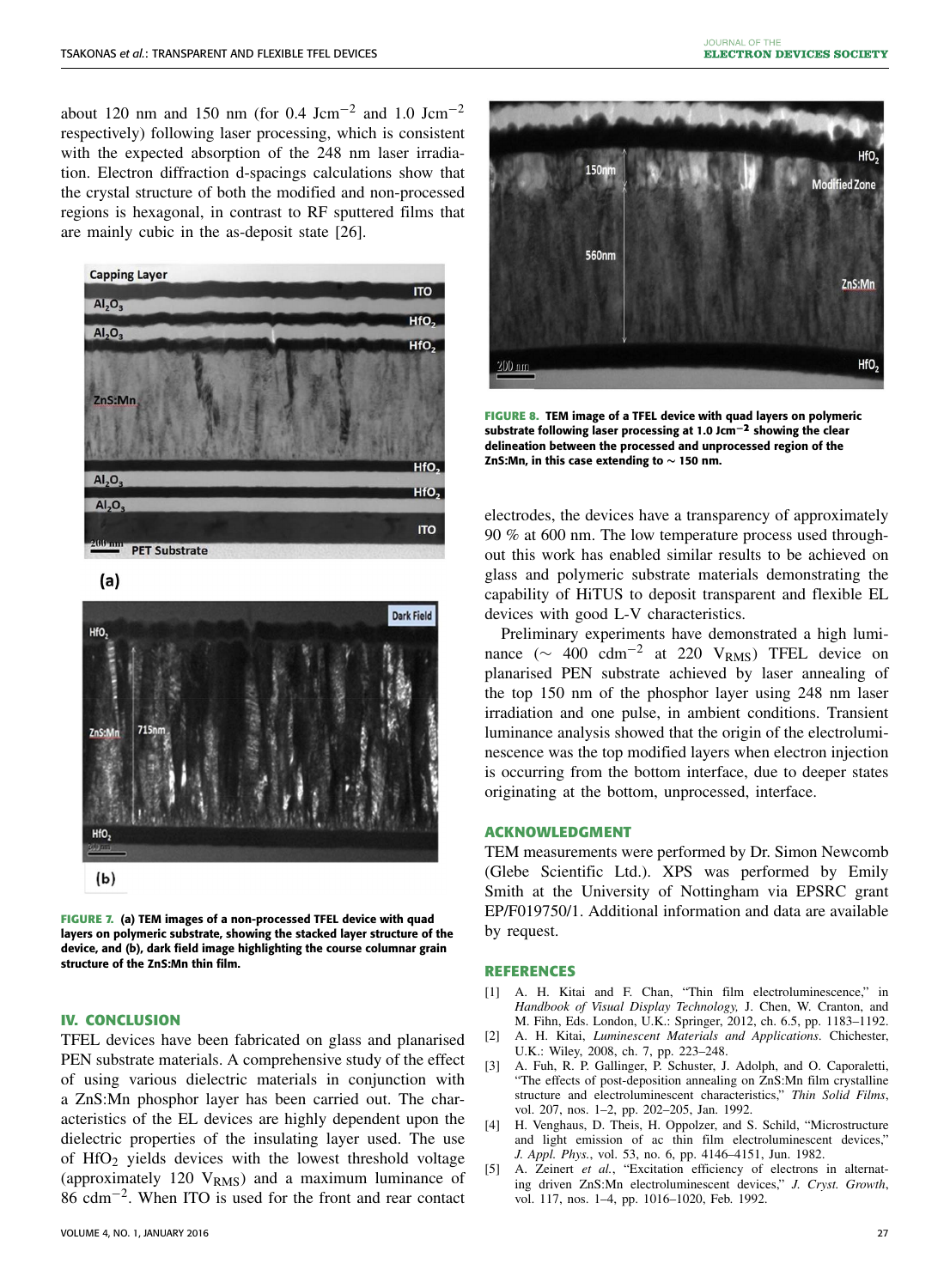- [6] D. C. Koutsogeorgis, W. M. Cranton, R. M. Ranson, and C. B. Thomas, "Performance enhancement of ZnS:Mn thin film electroluminescent devices by combination of laser and thermal annealing," *J. Alloys Compd.*, vol. 483, nos. 1–2, pp. 526–529, Aug. 2009.
- [7] A. Siozios *et al.*, "Optical encoding by plasmon-based patterning: Hard and inorganic materials become photosensitive," *Nano Lett.*, vol. 12, no. 1, pp. 259–263, Jan. 2012.
- [8] C. Tsakonas et al., "Intrinsic photoluminescence from low temperature deposited zinc oxide thin films as a function of laser and thermal annealing," *J. Phys. D Appl. Phys.*, vol. 46, no. 9, Mar. 2013, Art. ID 095305.
- [9] F. M. Li *et al.*, "High-k (k=30) amorphous hafnium oxide films from high rate room temperature deposition," *Appl. Phys. Lett.*, vol. 98, no. 25, Jun. 2011, Art. ID 252903.
- [10] A. J. Flewitt *et al.*, "Stability of thin film transistors incorporating a zinc oxide or indium zinc oxide channel deposited by a high rate sputtering process," *Semicond. Sci. Technol.*, vol. 24, no. 8, Aug. 2009, Art. ID 085002.
- [11] S. J. Wakeham *et al.*, "Low temperature remote plasma sputtering of indium tin oxide for flexible display applications," *Thin Solid Films*, vol. 518, no. 4, pp. 1355–1358, Dec. 2009.
- [12] F. M. Li et al., "Low temperature (<100°C) deposited P-type cuprous oxide thin films: Importance of controlled oxygen and deposition energy," *Thin Solid Films*, vol. 520, no. 4, pp. 1278–1284, Dec. 2011.
- [13] W. E. Howard, "The importance of insulator properties in a thin film electroluminescent device," *IEEE Trans. Electron. Devices*, vol. 24, no. 7, pp. 903–908, Jul. 1977.
- [14] E. Bringuier, "Charge transfer in ZnS-type electroluminescence," *J. Appl. Phys.*, vol. 66, no. 3, pp. 1314–1325, Aug. 1989.
- [15] A. Abu-Dayah, S. Kobayashi, and J. F. Wager, "Internal charge phosphor field characteristics of alternating current thin film electroluminescence devices," *Appl. Phys. Lett*., vol. 62, no. 7, pp. 744–746, Feb. 1993.
- [16] J.-H. Choi, J.-W. Kim, and T.-S. Oh, "Dielectric properties and leakage current characteristics of  $A1_2O_3$  thin films with thickness variation," *MRS Proc.*, vol. 666, Jan. 2001, Art. ID F3.5.
- [17] M.-H. Cho *et al.*, "Dielectric characteristics of Al<sub>2</sub>O<sub>3</sub>-HfO<sub>2</sub> nanolaminates on Si(100)," *Appl. Phys. Lett.*, vol. 81, no. 6, pp. 1071–1073, Aug. 2002.
- [18] X. Zhao and D. Vanderbilt, "First-principles study of structural, vibrational, and lattice dielectric properties of hafnium oxide," *Phys. Rev. B*, vol. 65, Jun. 2002, Art. ID 233106.
- [19] L.-P. Feng, Z.-T. Liu, and Y.-M. Shen, "Compositional, structural and electronic characteristics of HfO<sub>2</sub> and HfSiO dielectrics prepared by radio frequency magnetron sputtering," *Vacuum*, vol. 83, no. 5, pp. 902–905, Feb. 2009.
- [20] L. Pereira *et al.*, "Performances of hafnium oxide produced by radio frequency sputtering for gate dielectric application," *J. Mater. Sci. Eng. B*, vol. 109, nos. 1–3, pp. 89–93, Jun. 2004.
- [21] A. N. Krasnov and P. G. Hofstra, "Growth, characterization and modelling of alternating-current thin-film electroluminescent devices," *Progr. Cryst. Growth Charact. Mater.*, vol. 42, no. 3, pp. 65–164, Sep. 2001.
- [22] A. Aguilera, V. P. Singh, and D. C. Morton, "Electron energy distribution at the insulator semiconductor interface in AC thin film electroluminescent display devices," *IEEE Trans. Electron. Devices*, vol. 41, no. 8, pp. 1357–1363, Aug. 1994.
- [23] E. A. Mastio, W. M. Cranton, and C. B. Thomas, "Pulsed laser annealing for high efficiency thin film electroluminescent devices," *J. Appl. Phys.*, vol. 88, no. 3, pp. 1606–1611, Aug. 2000.
- [24] S. J. Wakeham *et al.*, "Laser annealing of thin film electroluminescent devices deposited at high rate using high target utilization sputtering," *Semicond. Sci. Technol.*, vol. 26, no. 4, Apr. 2011, Art. ID 045016.
- [25] E. A. Mastio, C. B. Thomas, W. M. Cranton, and E. Fogarassy, "The effects of multiple KrF laser irradiations on the electroluminescence and photoluminescence of rf-sputtered ZnS:Mn-based electroluminescent thin film devices," *Appl. Surf. Sci.*, vol. 157, no. 1, pp. 74–80, Mar. 2000.
- [26] E. A. Mastio *et al.*, "The effects of KrF pulsed laser and thermal annealing on the crystallinity and surface morphology of radiofrequency magnetron sputtered ZnS:Mn thin films deposited on Si," *J. Appl. Phys.*, vol. 86, no. 5, pp. 2562–2570, Sep. 1999.
- [27] Y. F. Kononets, "Enhancement of the characteristics of thin-film electromluminescent structures based on ZnS:Mn films after low-power laser irradiation," *Tech. Phys. Lett.*, vol. 24, no. 2, pp. 124–126, Feb. 1998.



**COSTAS TSAKONAS** was born in Athens, Greece. He received the B.Sc. degree (Hons.) in electrical engineering from Patras University, Patras, Greece, and the Ph.D. degree in physical electronics from Bradford University, Bradford, U.K.

He worked in both industry and academia. He is currently a Research Fellow with Nottingham Trent University, Nottingham, U.K., where his research interests include the electro-optical characteristics of materials.



**STEVE WAKEHAM** received the master's degree and the Ph.D. degree in physics from the University of Reading.

He was a Post-Doctoral Researcher with the Multilayer Infrared Laboratory, University of Reading, before joining Plasma Quest Ltd., as a Senior Development Engineer in 2007. During his time at Plasma Quest Ltd., he has managed a successful government funded project on the deposition of metal oxides and sulphides for electroluminescent devices on plastic substrates and

has been instrumental in the development of a diverse range of thin film materials using remote plasma. More recently, his internal research and development activities have led to a customer support roll for companies and universities throughout Europe and Asia.



**WAYNE CRANTON** was born in U.K. He received the Ph.D. degree from the University of Bradford, U.K., in 1995.

He is a Professor of Visual Technology with Sheffield Hallam University, and an Assistant Dean of Research and Business Development with the Faculty of Arts, Computing, Engineering and Sciences. He has worked in industry and academia in U.K., USA, and Canada. His research interests include the study of thin film materials for electronic displays, sensors, and light emitting devices,

which has involved a number of collaborative applied research and development programmes on the deposition and processing of light emitting materials, dielectrics, and metal oxide semiconductors, with recent emphasis on the localized photonic processing of materials for low temperature fabrication of flexible electronics and displays.

**MIKE THWAITES** received the Ph.D. degree in physics from the University of Salford, in 1975.

He set up Plasma Quest Ltd., in 1998, after many years of experience in leading research laboratories. He developed HiTUS sputtering technology to overcome the numerous constraints of conventional magnetron sputtering. His expertise in plasma physics is valued by many universities and he holds Visiting Professorship with the University of Southampton, and Zhengzhou University, China, as well as an Honorary Professorship with Swansea University.

Prof. Thwaites is a fellow of the Institute of Physics and the Institute of Nanotechnology, a Chartered Physicist, a Chartered Scientist, and a member of the Institute of Electrical and Electronic Engineers.